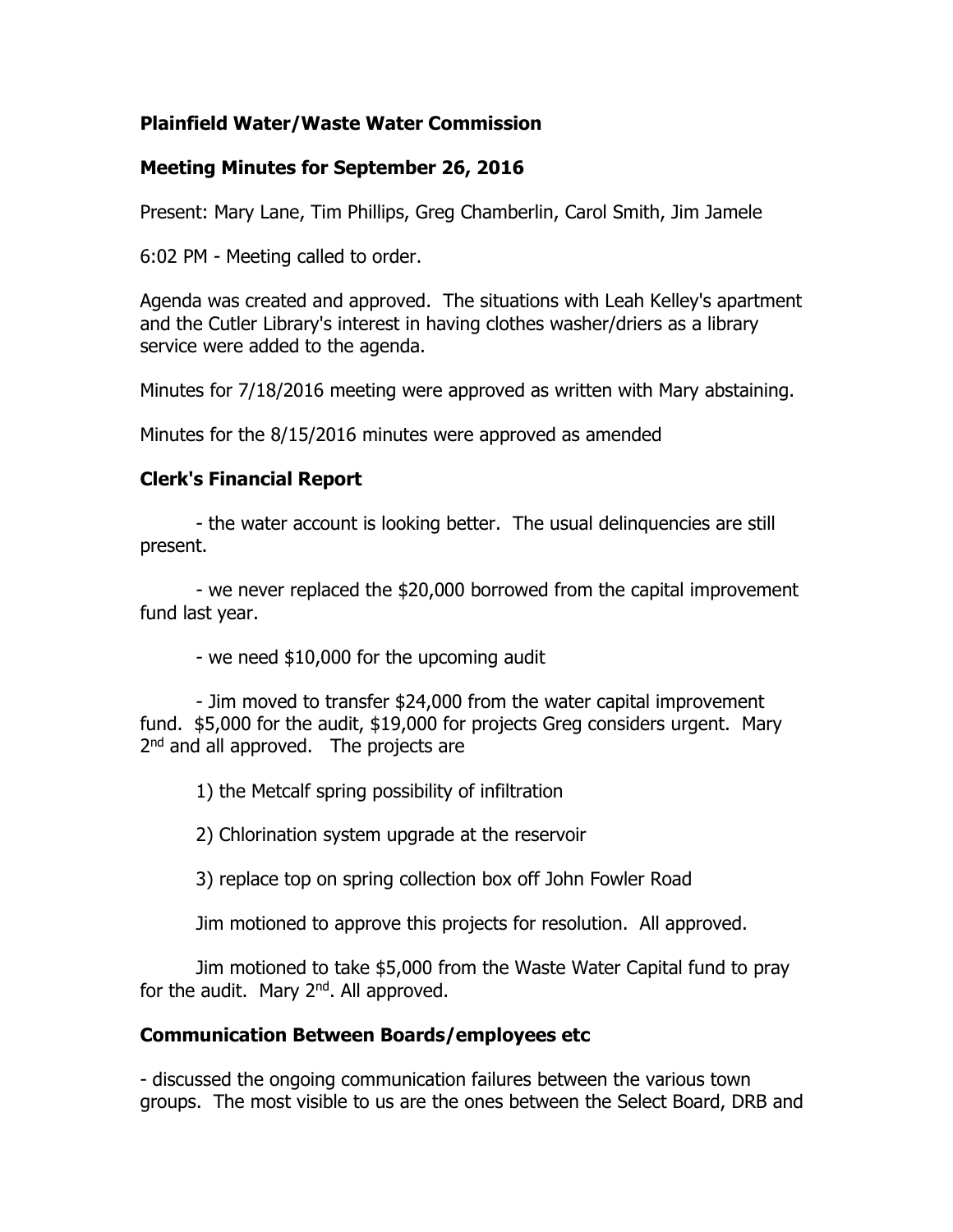WWW Commission. Tim offered to start reading DRB and Select Board minutes regularly. Mary will add a checklist for allocation applications to the Plainfield website.

#### **Water Bottles**

- Mary suggested to sell branded water bottles to make money. Mary moved that she will explore the cost to get branded bottles and would the Plainfield Co-Op be willing to have a filling station. Jim  $2<sup>nd</sup>$ . All approved.

Leah Kelley's Apartment

- Leah Kelley's real-estate ad for sale of her house references an apartment. Some years ago, she had applied to no longer pay a  $2<sup>nd</sup>$  allotment for this as the apartment was no longer present. How to address this was discussed.

## **Discuss articles Greg asked the Commission to Read**

**-** Tim will be attending meetings on October 3rd and 4th on system financing.

- the Commission is uniformly interested in the Presby Environmental system that Greg provided information about and asked Greg to continue exploring it. Greg is trying to get preliminary approval from the state.

# **Chief Facility Operator's Report**

- there is a water leak on Main street that should be fixed on September 27<sup>th</sup>

- the mainhole risers have been installed
- access to the gate valve at the foot of Hollister Hill has been repaired

- Prescott and MacDonald have been in to look at the PVRs. Several units they looked at were broken or had other problems.

## **Old Home Days recap/new brochure**

- Mary showed pictures for a new brochure. She would like to do something more at the next Old Home Days.

## **Cutler Library Update**

- Loona and Mary have talked about this. Loona thinks this is a few years from being something they actually try to do.